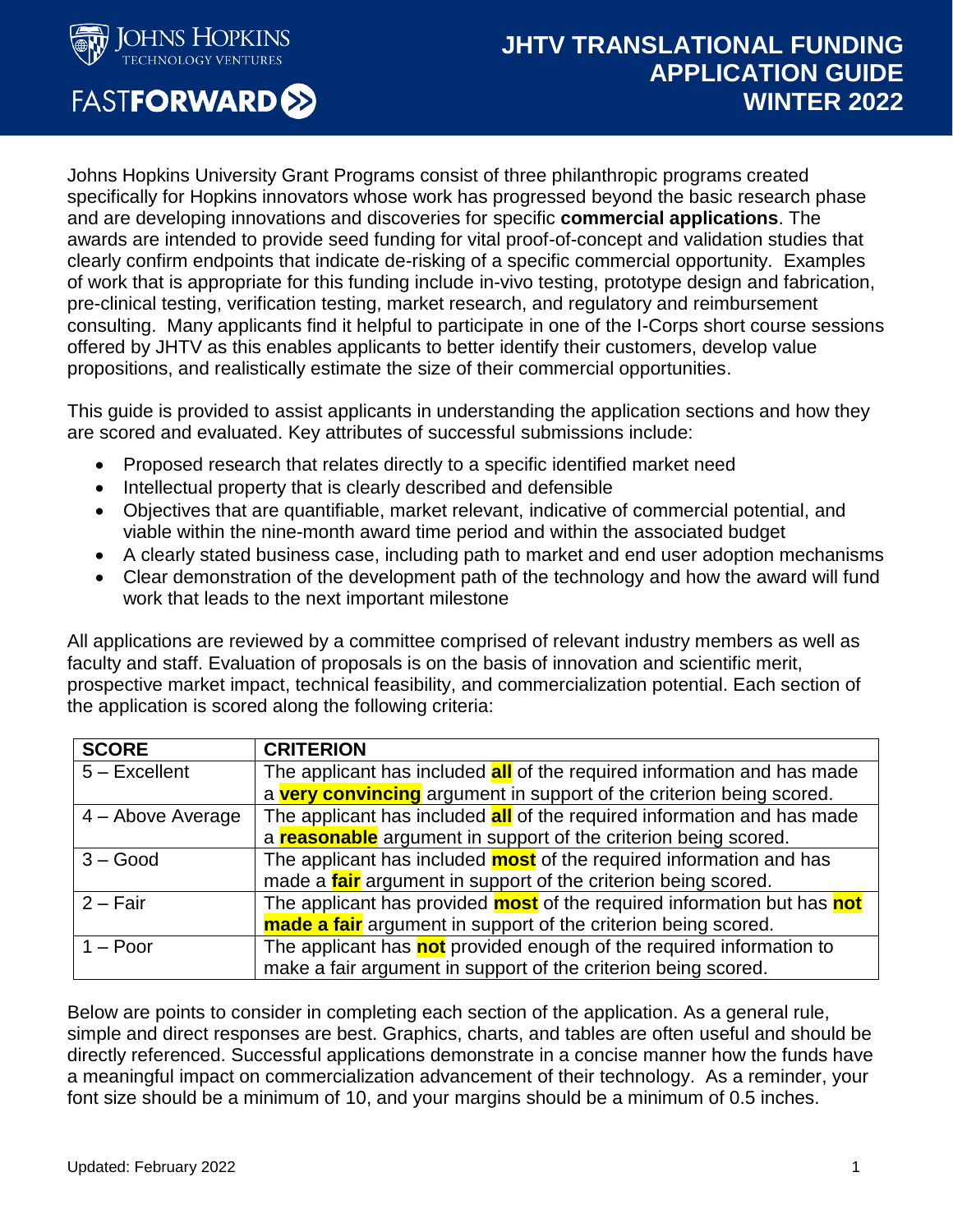#### **1. TECHNOLOGY DESCRIPTION, STATUS, AND INTELLECTUAL PROPERTY**

- The description should focus on how the Technology is unique/novel in its approach to solve an important commercial problem relative to other approaches in the scientific literature and/or other commercial products. Is the project accurately and well described? How is the project unique or a significant advancement? Does the project solve a large problem or unmet need?
- Describe the status of the Technology's development including the studies completed, data generated, and the conclusions derived for an audience of business professionals who have a high level of understanding in the field.
- Any preliminary data or other results suggesting that the Technology is likely to work as predicted should be included. Is the data meaningful or indicative of potential success? Why?
- List and describe the intellectual property or Report(s) of Invention involved in the project including the filing and approval status and an explanation of in what way(s) is the intellectual property strong (if filed) or likely protectable when filed.

#### **2. APPLICATION OF TECHNOLOGY AS A PRODUCT AND COMMERCIAL MARKET ASSESSMENT**

- The purpose of this requirement is to demonstrate that you have thought through how your work translates to a specific customer and application and to have a basic but realistic assessment of your commercial market opportunity. A sophisticated market analysis is not required.
- Describe potential commercial products or services that could be based on the technology. Is the commercial opportunity large or impactful?
- Describe how these products will solve a problem in the market and the overall importance of solving that problem.
- Include a description of the customer who will buy the product or service and a brief summary of the size of the market opportunity that these customers represent. Is there a clearly identified application and customer? Market opportunities identified should be realistic in terms of the likely number of potential users and the price that will be paid for the specific product or service.
- Include a description of the value proposition (ideally quantified) that these products will bring to customers – specific customer problem solved or need satisfied such as cost savings, time savings, convenience, improved outcomes, etc. Is the value proposition compelling? To whom? Why?
- Outline a general description of the technology's competitive advantages over competing products and services. If possible, include a table, picture or other graphic that compares key features of your product with competing products that are either on the market or in development. Are these advantages significant? Ordered by importance to the customer?

## **3. COMMERCIALIZATION PATHWAY AND RISK ASSESSMENT**

 This purpose of this section is to describe the major milestones needed to move your technology from its current state to a commercial product. This includes milestones beyond the nine-month funding period covered by the grant. In the next section you will provide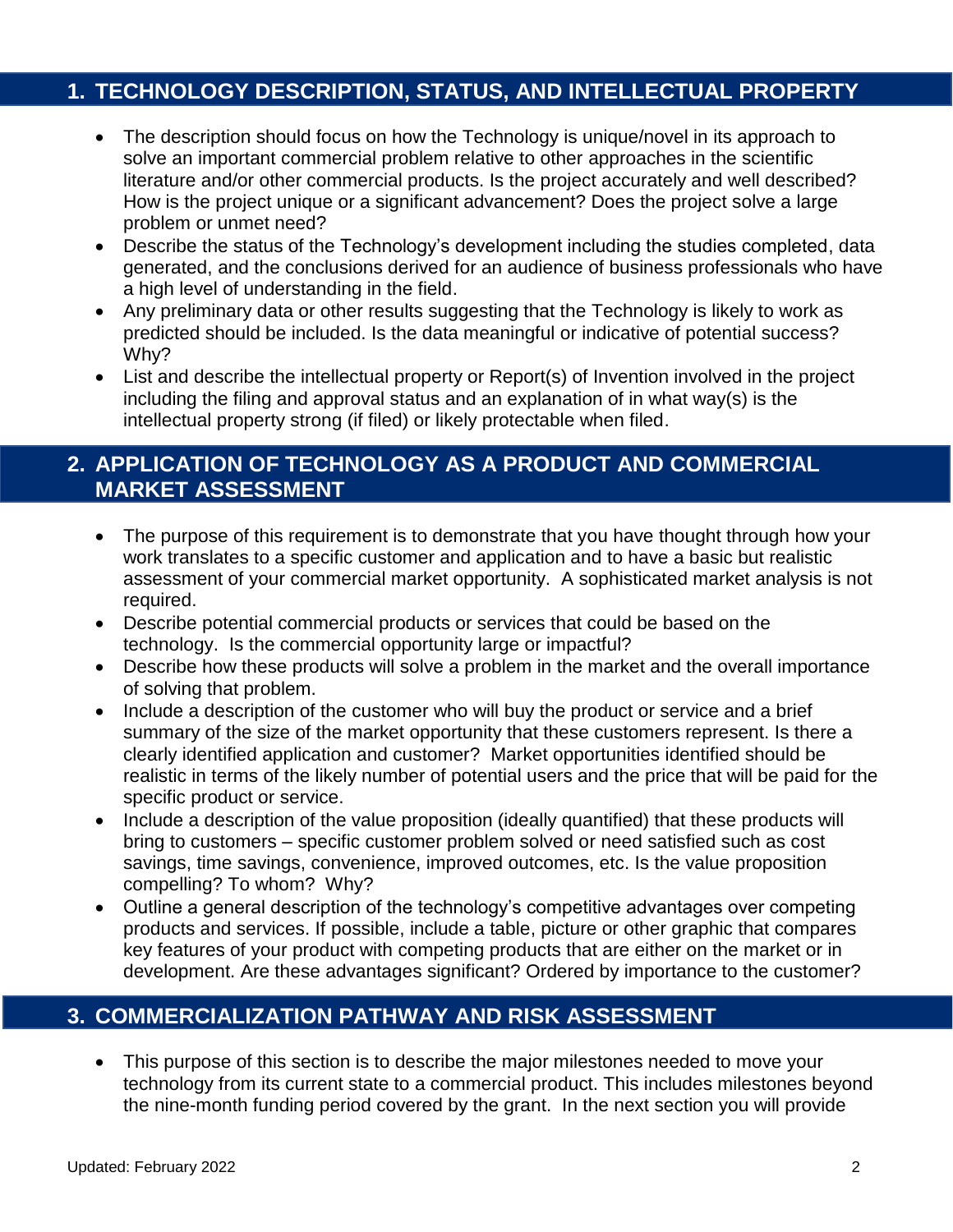detail on the milestones covered in the nine months of the grant and their significance to the commercialization path.

- Provide an overview of the overall steps/milestones needed to commercialize the Technology (beyond the funding) including how long it will take and how much it will cost to achieve key milestones. Does the section describe the major steps and milestones needed to bring the product to where it will be commercially sold? Are the steps and milestones well-defined, appropriate, and realistic? Include significant intellectual property and regulatory milestones.
- Describe how you see the technology being licensed, such as via startup company or a license to a corporate entity. In either case, identify potential commercial partners and the level of interest those partners have in the technology, if any.
- The major risks of failure (beyond the proposed project, e.g., technology risk, market risk, etc.) should also be described along with the applicant's plans to manage and mitigate those risks.

## **4. PROJECT DESCRIPTION, MILESTONES, AND DETAILED BUDGET/ JUSTIFICATION**

- The purpose of this section is to provide detail on the milestones covered in the nine months of the grant and their significance to the commercialization path described in the Section 3 above. Proposed costs should be directly tied to project activities and milestones.
- Include a summary of the proposed project, milestones, and a clear timeline. The project timeline should not exceed nine months. Are the steps and milestones well-defined, appropriate, and realistic within nine months? Are they the correct ones to objectively and quantitatively demonstrate success in achieving the milestones over the nine-month time frame?
- Describe how each of the milestones leads to a clear demonstration or validation of the technology for the proposed commercial purpose and how it advances the technology along the commercialization pathway. Milestones must be **quantifiable and measurable** so it will be obvious when they have been successfully or unsuccessfully met. **Success metrics should be clearly defined.** Does reaching each milestone clearly demonstrate how it positions the technology development to move to the next significant milestone? Charts or graphs showing how the proposed scope of work and funding fits in the commercialization sequence described in Section 3 are often useful.
- A budget of the costs required to conduct the project should be provided. Is the proposed budget accurate and realistic for the time frame? Quantifying the amount of the proposed award to be used in each milestone of the proposed scope of work is helpful.
- **Patent expenses are NOT allowed**
- Non direct project expenses such as consultants should include specific deliverables and cost estimates.
- **All expenses should tie to specific deliverables and milestones.**
- A justification for significant project expenses (\$5,000+) should be provided.
- Please note that if the research plan is slated to be conducted during the regular academic year, you may not include faculty salary support. JHU Translational Funding Awards are made directly to the faculty recipients. Indirect costs are not covered and should not be included in the proposed budget.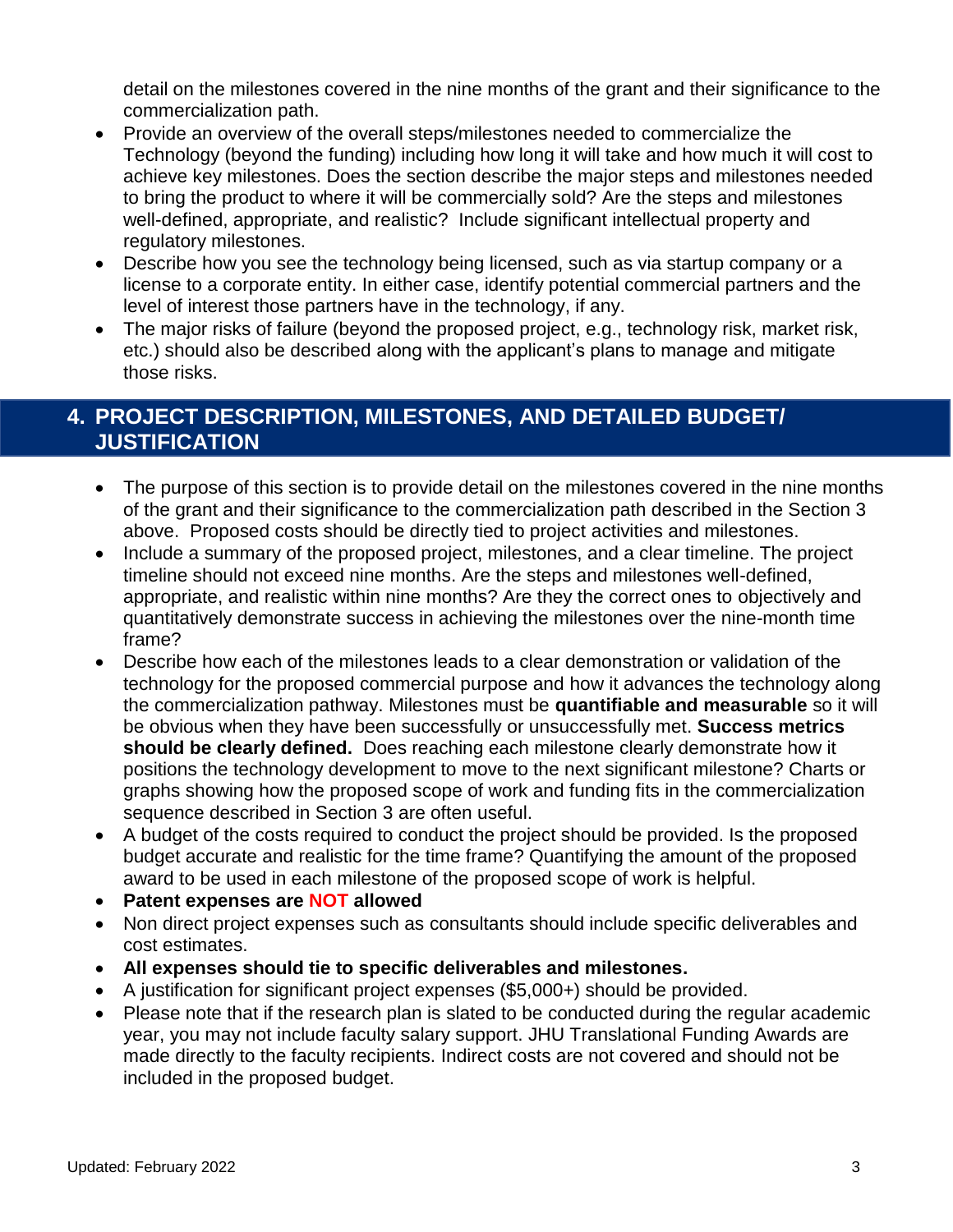## **5. LETTERS OF SUPPORT**

- Letters of support are helpful but not required. Reviewers understand that external disclosures may be limited or nonexistent in order to protect intellectual property.
- Impactful letters of support validate provide external validation of key components the application.
- Useful letters of support:
	- Confirm the technology as impactful and leading edge
	- Validate a commercial market need
	- Indicate a willingness to assist, use, license or fund
	- Often reflect past interaction
	- Indicate an increased likelihood of commercial success as a result of the milestones funded
- Letters from potential vendors or suppliers are **not** helpful as they do nothing to validate key components of the application.
- Letters of support are not required to fit in the five page limit of the application.

#### **6. OTHER**

- Biographical sketches are **not** required and should not be included
- Footnotes are **not** required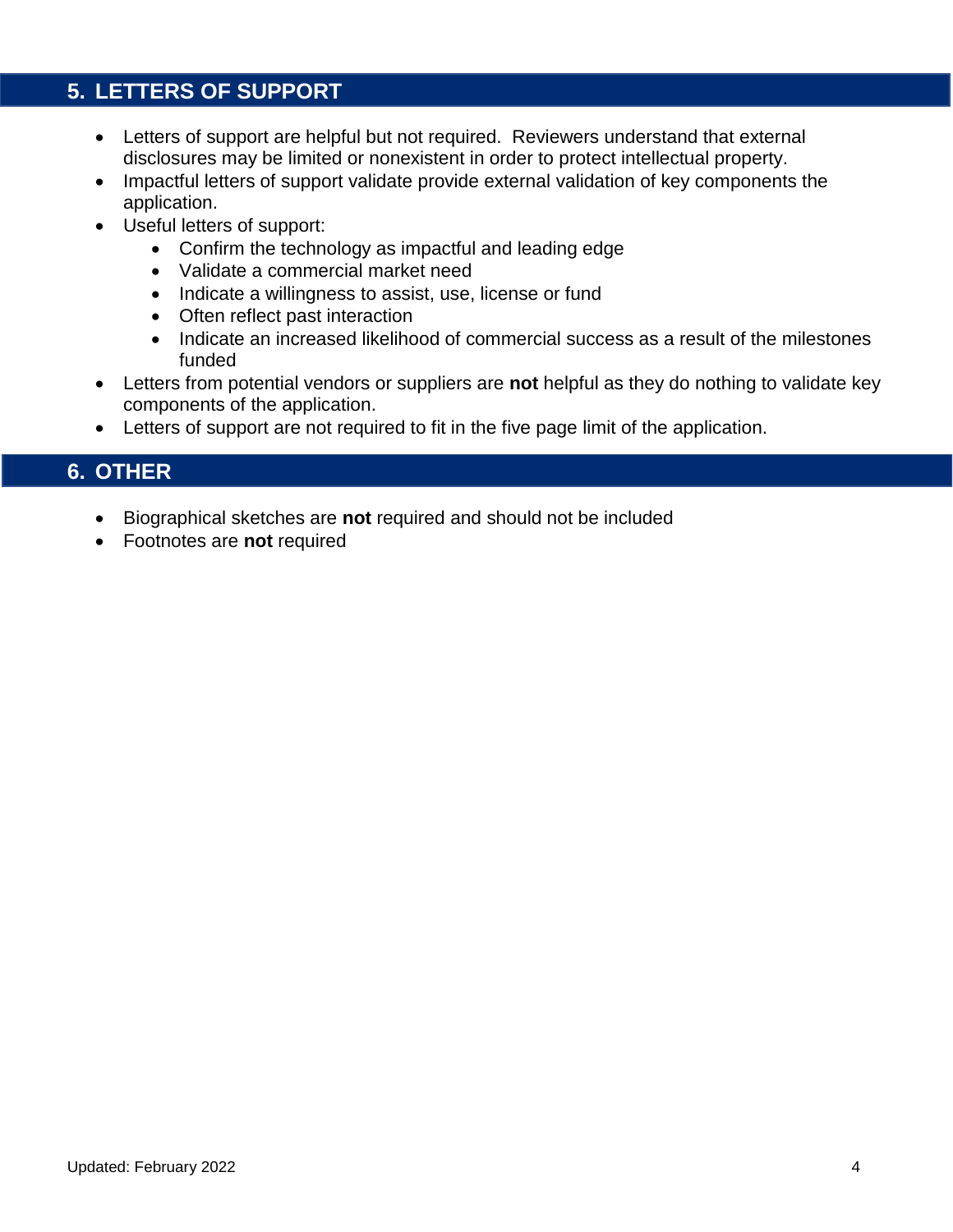## **SAMPLE EXHIBITS**

The exhibits below are for illustrative purposes only. Applicants should feel free to use other formats such as pictures and graphs. The key is to create exhibits that clearly and concisely convey information. Multiple examples are given, but only one is needed per section.

#### ► **COMMERCIAL MARKET ASSESSMENT**

Our target market includes over 5,000 neurosurgical centers in the U.S. and 3,600 neurosurgeons. The incidence of XYZ is 1.1-20.5 per 100,000 people per year, or around 5,000-65,000 people per year in the US (US Census Bureau, 2018). We are targeting 20% of patients who require surgical intervention, and 5-25% of cases that require repeat surgery. Assuming that each center makes a capital purchase at \$175,000, we estimate a target addressable market of \$950M, with another \$170M per year for disposable kits (\$10,000 per case, assuming an average of 17,000 surgical cases per year) and \$225M for annual maintenance and upgrades (\$40,000 per device). If we focus on the 1,236 hospitals that treated at least 250 Medicare inpatients in 2014-2016 (US News and World Report, 2019), we estimate the serviceable addressable market for the capital purchase to be \$216M.

We hypothesize that customers would be willing to pay this price, as they are already purchasing other neurosurgical equipment at significantly higher costs, e.g. ABC's XYZ (\$280,000 per device, \$22,000 per disposable kit). We will continue our customer discovery to test this hypothesis and ensure that our device can fit into the customers' workflow and business models. If we gain early traction for our device, we anticipate that the demand will increase as the geriatric population continues to expand worldwide.

|                                    | <b>PRODUCT A</b> | <b>PRODUCT B</b> | <b>PRODUCT C</b> | <b>OUR</b><br><b>PROTOTYPE</b> |
|------------------------------------|------------------|------------------|------------------|--------------------------------|
| Cost/test                          | \$100.00         | \$75.00          | \$120.00         | \$50.00                        |
| Time/test (min)                    | 75               | 120              | 60               | 30                             |
| <b>Sensitivity</b>                 | 89.00%           | 91.00%           | 90.00%           | 95.00%                         |
| <b>Specificity</b>                 | 92.00%           | 90.00%           | 88.00%           | 97.00%                         |
| <b>Equipment cost</b>              | \$15,000         | \$12,000         | \$25,000         | \$10,000                       |
| <b>Equipment footprint</b><br>(SF) | 9                | 10               | 12               | 4                              |

#### ► **COMPETITIVE ANALYSIS**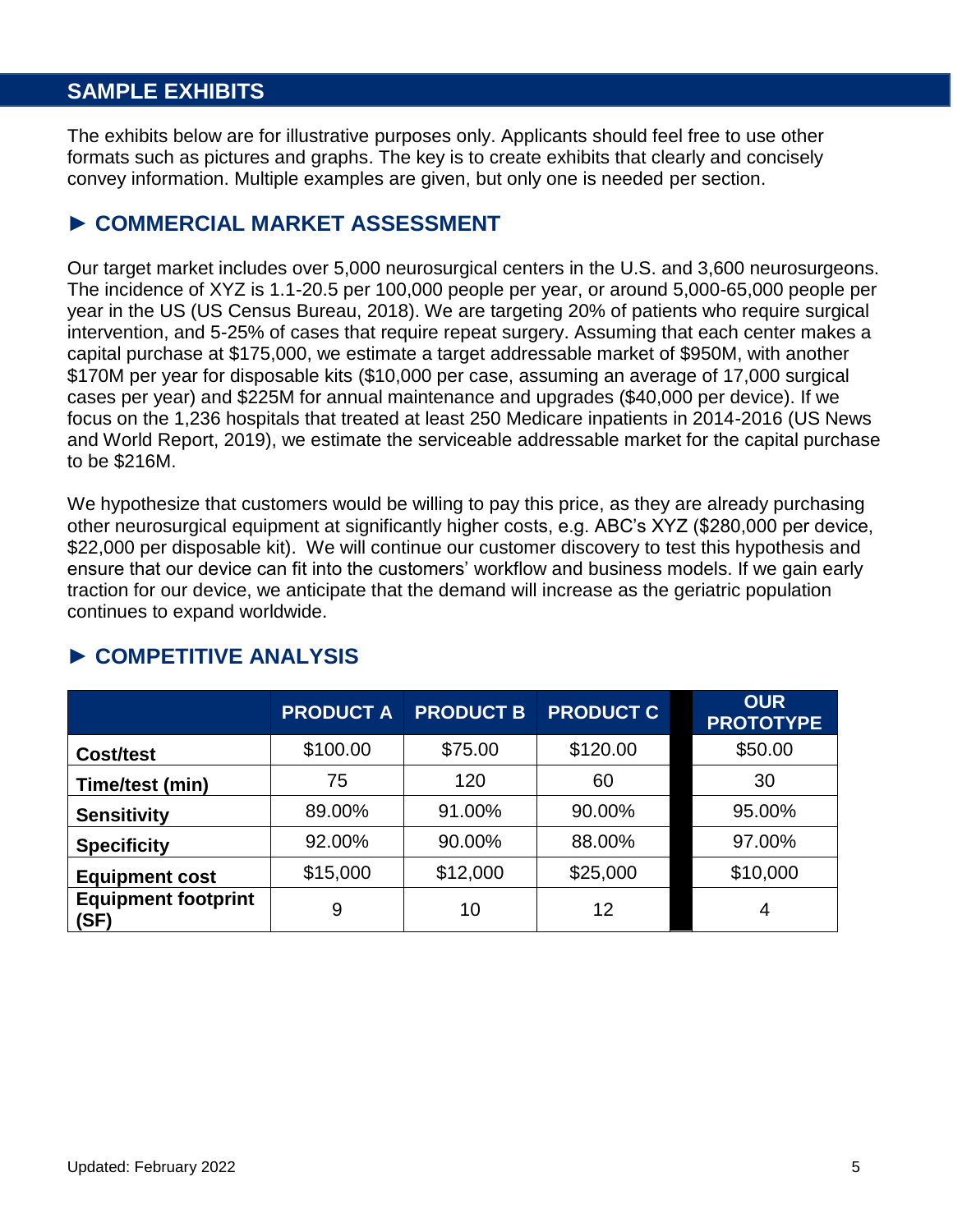# ► **COMMERCIALIZATION PATHWAY**

| <b>PROOF-OF-</b><br><b>CONCEPT</b>    | <b>PROTOTYPE</b><br><b>BUILD &amp; TEST</b> | <b>APPROVAL</b><br><b>STUDIES</b> | <b>COMMERCIALIZATION</b> |
|---------------------------------------|---------------------------------------------|-----------------------------------|--------------------------|
| Design                                | Integration                                 | FDA pre sub<br>meeting            |                          |
| Fabrication                           | Assembly                                    | <b>Clinical trial</b>             |                          |
| Successful POC<br>data                | <b>Test</b>                                 |                                   |                          |
| Report of<br><b>Invention to JHTV</b> | Safety                                      |                                   |                          |
| Patent filing                         | Field test                                  |                                   |                          |
| 2018-2019                             | 2020                                        | 2021                              | $2022+$                  |
|                                       | <b>Translational</b><br><b>Funding</b>      |                                   |                          |
|                                       |                                             |                                   |                          |

| <b>Proof of Concept</b> | <b>Prototype</b><br><b>Build &amp; Test</b> | <b>Approval Studies</b> | <b>Commercialization</b> |
|-------------------------|---------------------------------------------|-------------------------|--------------------------|
| Design                  | Field Test                                  | FDA Pre-sub meeting     | Launch Product           |
| Fabrication             | Safety                                      | <b>Clinical Trial</b>   | Market                   |
| Patent Filing/Report    | Integration                                 |                         |                          |
| of Invention            | Assembly                                    |                         |                          |
| Successful POC data     |                                             |                         |                          |
| <b>GRANT FUNDING</b>    | <b>TRANSLATIONAL</b><br><b>GRANT</b>        | <b>SEED/SERIES A</b>    | <b>SERIES A/B</b>        |

| <b>PROOF-OF-</b><br><b>CONCEPT</b> | <b>PROTOTYPE</b><br><b>BUILD &amp; TEST</b> | <b>APPROVAL</b><br><b>STUDIES</b>      | <b>COMMERCIALIZATION</b> |
|------------------------------------|---------------------------------------------|----------------------------------------|--------------------------|
| Experimental                       | <b>GLP</b>                                  | <b>Phase I Safety</b>                  |                          |
| design                             | manufacturing                               | (X patients)                           |                          |
| Invitro studies                    | Pharmacology                                | <b>Phase II Dose</b><br>(X patients)   |                          |
| Successful POC<br>Data             | <b>Toxicity</b>                             | Phase III<br>Efficacy (X)<br>patients) |                          |
| Report of<br>Invention<br>to JHTV  | <b>IND</b> preparation                      |                                        |                          |
| Patent filing                      | FDA pre sub<br>meeting                      |                                        |                          |
| 2018-2019                          | 2020                                        | 2021-2021                              | $2027+$                  |
|                                    | <b>Translational</b><br><b>Funding</b>      |                                        |                          |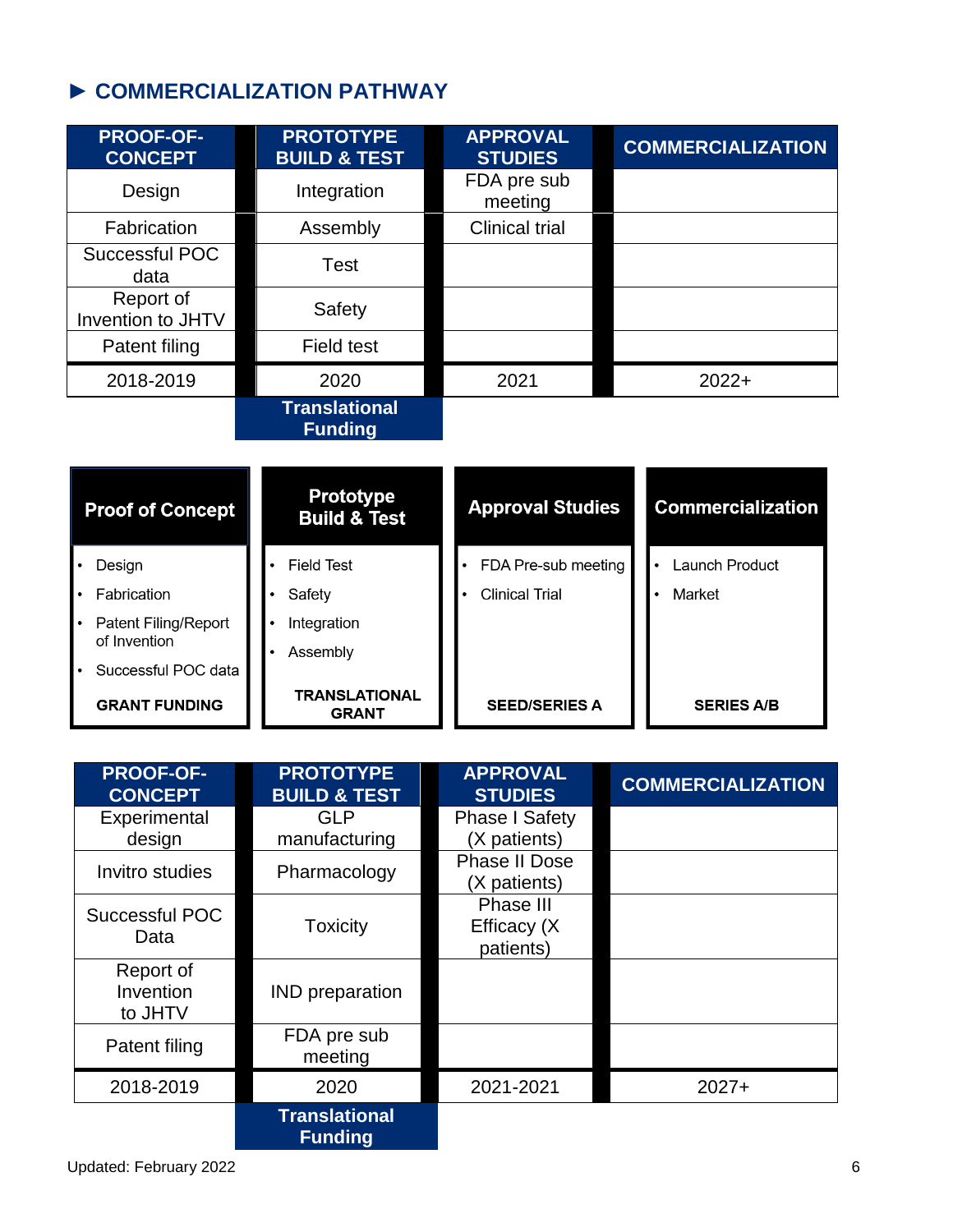|                                 | <b>PROOF-OF-</b><br><b>CONCEPT</b>                                                                             | <b>PRE-CLINICAL/</b><br><b>IND ENABLING</b><br><b>STUDIES</b>                           | <b>CLINICAL STUDIES</b>                                                                      | <b>COMMERCIALIZATION</b> |
|---------------------------------|----------------------------------------------------------------------------------------------------------------|-----------------------------------------------------------------------------------------|----------------------------------------------------------------------------------------------|--------------------------|
| <b>KEY</b><br><b>ACTIVITIES</b> | Experimental design<br>In-vitro studies<br>Successful POC data<br>Report of Invention to JHTV<br>Patent Filing | GLP manufacturing<br>Pharmacology<br>Toxicity<br>IND preparation<br>FDA pre-sub meeting | Phase I Safety (X Patients)<br>Phase II Dose (X Patients)<br>Phase III Efficacy (X Patients) |                          |
| <b>DURATION</b>                 | 2018 - 2019                                                                                                    | 2020                                                                                    | 2021 - 2027                                                                                  | $2027+$                  |
| <b>FUNDING</b>                  | NIH grants                                                                                                     | Translational<br><b>Funding</b>                                                         | SBIR/STTR<br>Seed venture capital<br>grant                                                   | Venture capital          |

## ► **PROJECT MILESTONES**

|                                 | <b>COMPONENT</b><br><b>DEVELOPMENT</b> | <b>PROTOTYPE BUILD</b>          | <b>VERIFICATION</b><br><b>TESTING</b>           | <b>PILOT STUDY</b>         |
|---------------------------------|----------------------------------------|---------------------------------|-------------------------------------------------|----------------------------|
| <b>KEY</b><br><b>ACTIVITIES</b> | Design<br>Fabrication                  | Integration<br>Assembly<br>Test | Bench top<br>Mechanical<br>Safety<br>Field test | Validation                 |
| <b>DURATION</b>                 | Months: $1 - 3$ (\$25,000)             | Months:4 – 6 (\$15,000)         | Months: $6 - 7$ (\$15,000)                      | Months: $8 - 9$ (\$10,000) |



| <b>PROJECT</b><br><b>OBJECTIVE</b> | <b>MILESTONES</b>                                                  | <b>VALIDATION METRICS</b>    |
|------------------------------------|--------------------------------------------------------------------|------------------------------|
| <b>Create MVP</b>                  | Month 1:                                                           | Score $>50$                  |
| Validate<br>infrastructure         | Month 3:                                                           | Score $>70$                  |
| Evaluate                           | Month 9:                                                           | Score $>80$                  |
| Create dataset                     | Month 6: Data integration                                          |                              |
| Algorithm                          | Month 2: Analytics<br>Month 6: Validation                          | Accuracy >80                 |
| Outreach                           | Month 3: 20 Customer interviews<br>Month 9: 40 Customer interviews | Potential adoption rate > 50 |

Updated: February 2022 7